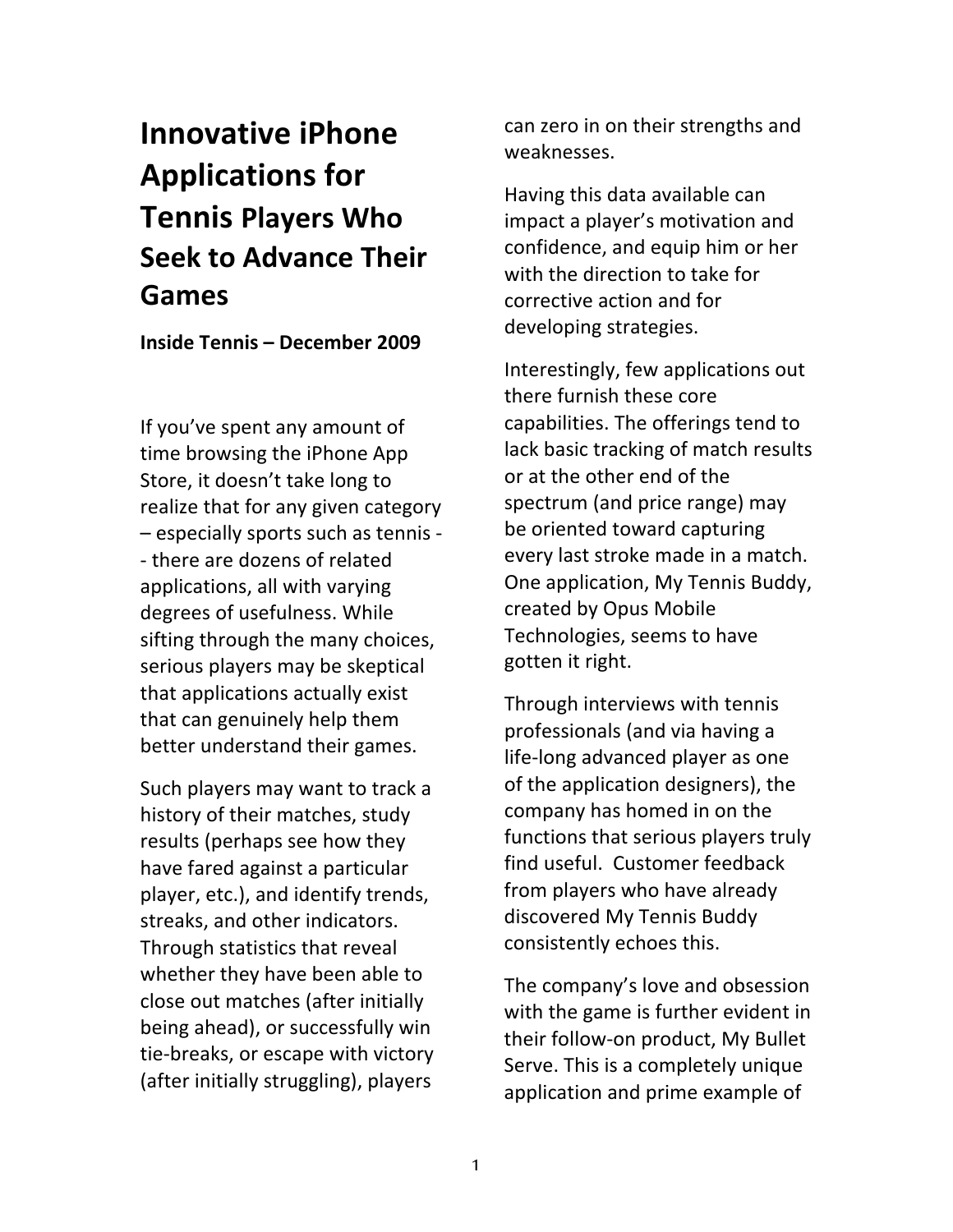the innovation and creativity the iPhone has fostered. Amazingly, the application actually allows players to measure and track their serve speeds  $-$  functionality that was previously only available via a radar gun.

In this article, we take a look inside of My Tennis Buddy and My Bullet Serve, and highlight the features that allow iPhone-owning tennis players to advance their games.

## **My Tennis Buddy**

My Tennis Buddy (MTB), the flagship application from Opus Mobile Technologies, is a powerful tool for tracking players and matches, and analyzing match results. It enables you to keep a history of your matches and to selectively view: a list of all of your matches, head-to-head matches against a given opponent, or summarized and detailed statistics. of match results.

Getting started with MTB is easy. From the primary screen that holds a list of all matches (shown in Figure 1), you begin by either adding a new match, or by pressing the Player tab bar icon to access/input player information. If you decide to initially go directly into the entry of new matches,

you can also easily add player information within that context as well.

Information that can be entered for players includes: name, gender, ranking, and stroke types. Also, a category of "Favorite" or "Opponent" can be specified, making selection of that player quicker when choosing players for future matches, viewing head-tohead results, or viewing statistics.



Figure 1: MTB's main screen holds **a)list)of)all)matches.**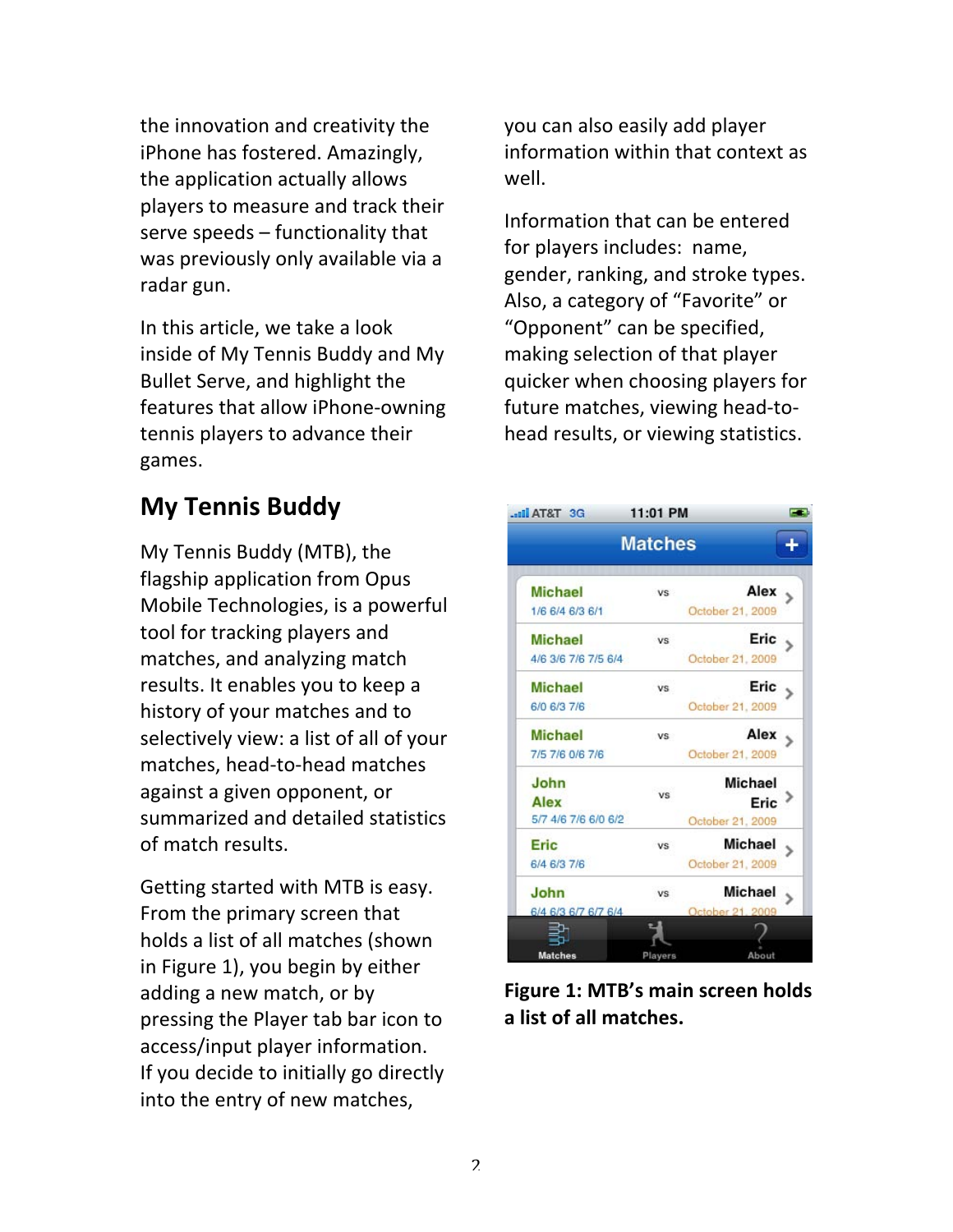### **Matches**

When entering matches, the thoroughness of the information captured by the application is impressive. Items that can be entered are: match type (single or double), the players, date, type of match (friendly, practice, tournament, or league), event, location, and scoring rules. These last two items are excellent examples of the flexibility offered by!MTB.

Details that can be saved for each location include: name, address, court type (indoor or outdoor), surface type (hard, clay, grass, or synthetic), and access type (public or private).

Scoring rules can be customized as follows: number of sets (1, 3, or 5), number of games  $(3 - 10)$ , match tie-breaker on/off (if on, super tie break replaces the last set), and if tie-breaker is set off, a final set tie-breaker setting of on/off can be specified.

Once matches have been entered, the details can be readily viewed or changed at any later date, by simply selecting the match from the primary match list screen. Doing so will take you to the match information screen from which you can edit the detailed

information, delete the match, or export the match data. By choosing the Export option, you can have a report of match results in CSV file format automatically sent via email. This is an elegant touch, as the email recipients you specify can instantly view the results or import them into other applications such as Excel.

#### **Players**

The master list of all players, broken out by "Favorites" and "Opponents," is displayed whenever you press the Player tab bar icon. Tapping the disclosure button adjacent to a player's name, allows you to edit all the information for that player. Or, you can tap on the player name to select the player and you'll be greeted with a screen from which you can select all matches for the player, or specify an opponent for whom you would like to see a "Head-to-Head Summary" of match results and match list. These can also be exported and emailed – perhaps to an opponent or!coach.

Tracking matches and players and having the ability to store and share this information is probably worth MTB's  $$3.99$  price tag on that basis alone, but the most outstanding benefit of the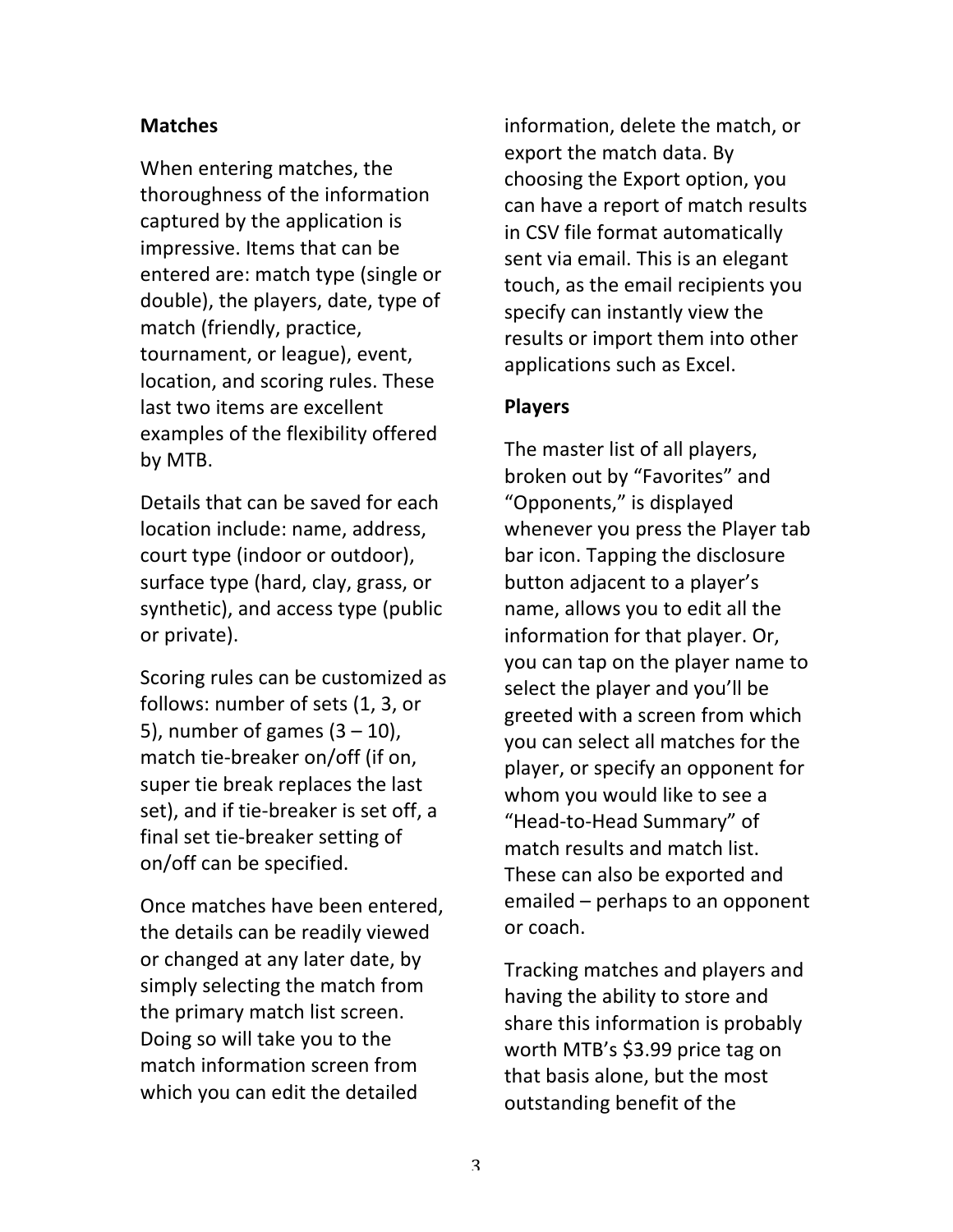application can be found in the statistics that it mines from your match results. These can assist you in truly knowing and understanding the way you play the game of tennis. Subtle positive or negative tendencies and other game outcome-influencing elements that may have otherwise not been noticed or considered can be uncovered by the analysis of long-term match data.

Viewing statistics is one of the other options available to you once you have selected a given player. Match statistics for the player can be viewed in summary or!detailed!form.

### **Statistics**

The Summarized Statistics screen. shown in Figure 2, lists wins/losses and winning percentage for all matches, singles, and doubles. It also brings to your attention any current winning streak, and a quick view (neatly indicated via green and red tennis ball icons) of how you fared in your last five matches. Customers have enthusiastically mentioned that the streak feature provides extra incentive to keep streaks going as they move into new matches.

Tie-Breaks won/lost and success rate, as well as Bagels served (6-0)

and eaten (0-6) are also shown. These are compelling numbers that may either reinforce that your hard work is paying off or incite a sobering call to action. And while these are significant, it's MTB's Detailed Statistics section that will give you the most valuable insights into exactly what's happening in your game.

| AT&T 3G               | 10:51 PM    |                          |
|-----------------------|-------------|--------------------------|
| <b>Match Stats</b>    |             |                          |
| <b>Wins/Losses</b>    |             |                          |
| Overall               |             | $4-3$ $(57.1\%)$         |
| <b>Singles</b>        | $3 - 2$     | $(60.0\%)$               |
| <b>Doubles</b>        | $1 - 1$     | $(50.0\%)$               |
| <b>Streak</b>         |             | 2 Wins                   |
| <b>Last 5 Matches</b> |             |                          |
| Win<br>Loss           | Most Recent |                          |
|                       | Won         | Lost                     |
|                       |             |                          |
| <b>Tie-Breaks</b>     |             | $6(66.7%)$ 3             |
|                       |             | Served (6/0) Eaten (0/6) |
| <b>Bagels</b>         |             | 2                        |
|                       |             |                          |

### **Figure 2: MTB's Summary Statistics for a given player** provide an excellent snapshot of match results.

The Detailed Statistics screen, shown in Figure 3, brings to light a player's "Comeback Power" and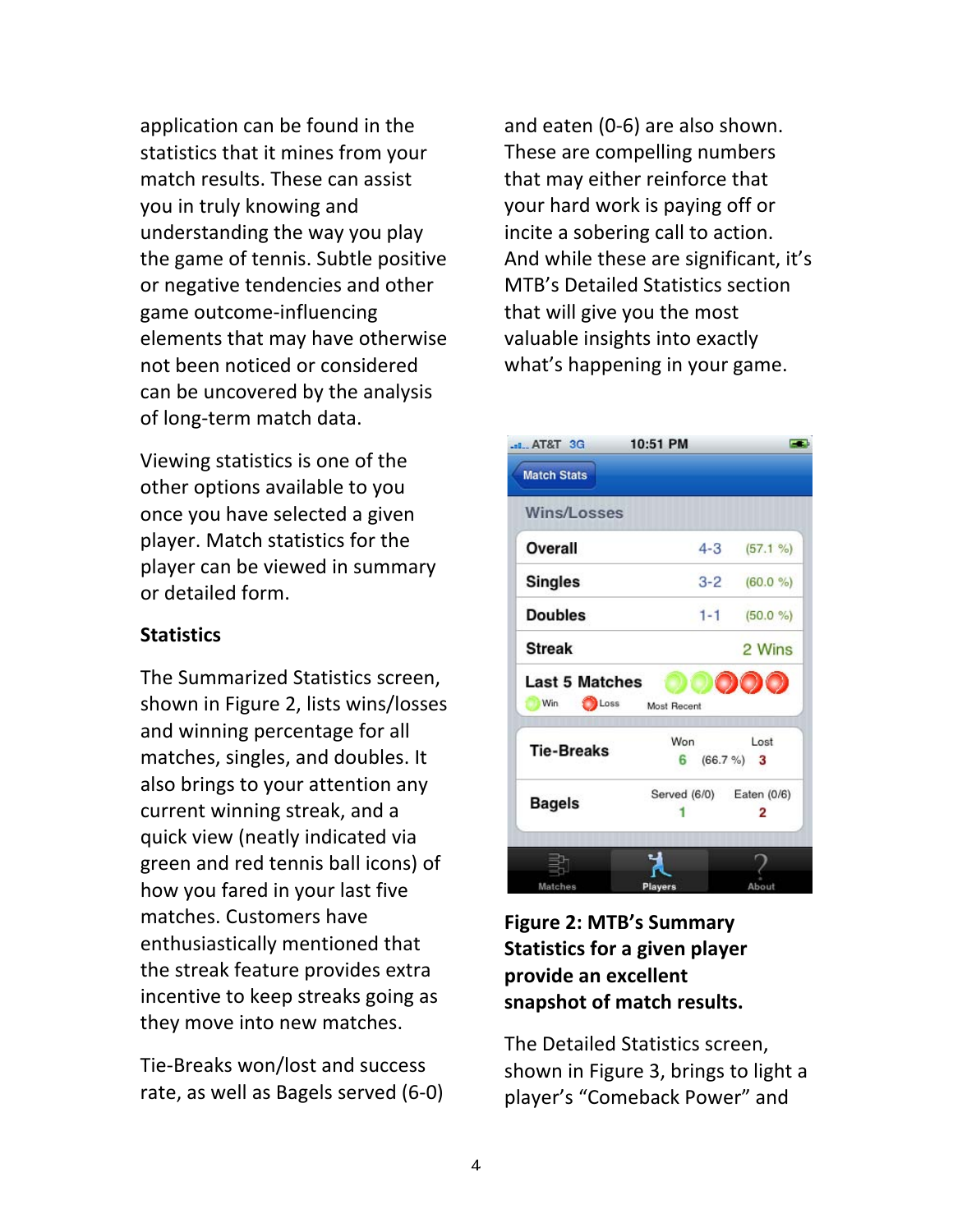"Finishing Power." These two indicators are derived from a combination of win/loss results within a variety of the match scenarios listed in the bottom portion of the screen.

| <b>Match Format</b><br><b>Comeback Power</b><br><b>Finishing Power</b> |  | 3 Sets<br>5 Sets<br>42.9%<br>55.6% |  |  |                                            |  |                      |  |  |
|------------------------------------------------------------------------|--|------------------------------------|--|--|--------------------------------------------|--|----------------------|--|--|
|                                                                        |  |                                    |  |  |                                            |  | Match Won Match Loss |  |  |
|                                                                        |  |                                    |  |  | When losing 1st Set $2(50.0\%)$ 2 (50.0 %) |  |                      |  |  |
| When losing 1st/2nd Sets 1 (33.3 %) 2 (66.7 %)                         |  |                                    |  |  |                                            |  |                      |  |  |
| When winning 1st Set 2 (66.7 %) 1 (33.3 %)                             |  |                                    |  |  |                                            |  |                      |  |  |
| When winning 1st/2nd Sets 2 (66.7 %) 1 (33.3 %)                        |  |                                    |  |  |                                            |  |                      |  |  |
| When two Sets each $1$ (33.3 %) 2 (66.7 %)                             |  |                                    |  |  |                                            |  |                      |  |  |
| <b>Straight Sets</b>                                                   |  | 1 $(50.0\%)$ 1 $(50.0\%)$          |  |  |                                            |  |                      |  |  |

**Figure 3: MTB's Detailed Statistics illuminate a player's ability to comeback)after)initially)being)** down and the ability to finish off **matches.**

The list lets you clearly see how many times you've won or lost after either starting strong or struggling from the onset of the match. In the case of positive starts, you'll see wins/losses (and percentages) after winning the

first set (or the first two sets in the case of five set matches). For cases where you've stumbled out of the gate, you'll see these numbers for when you've lost the first set (or the first two sets in the case of five set matches).

Also listed are the results for those times where the match was even (one set each for three set matches or two sets each for five set matches), or where you went down in flames in straight sets or where you dominated and were victorious in straight sets.

A glance at these wins/losses is telling. You may have always had a feeling that you tend to win after winning the first set and that when losing a set at first you're able to sometimes pull out the match, but you may be surprised at the actual totals that have accumulated over time. Your perception may have been clouded by recent match results or particularly colorful matches of  $old$  – those that tend to get your inner critic (or inner champion) chattering away while overshadowing the hard facts.

And you won't have to try to piece together all the results from all the columns as you attempt to make an assessment of your ability to snatch victory from the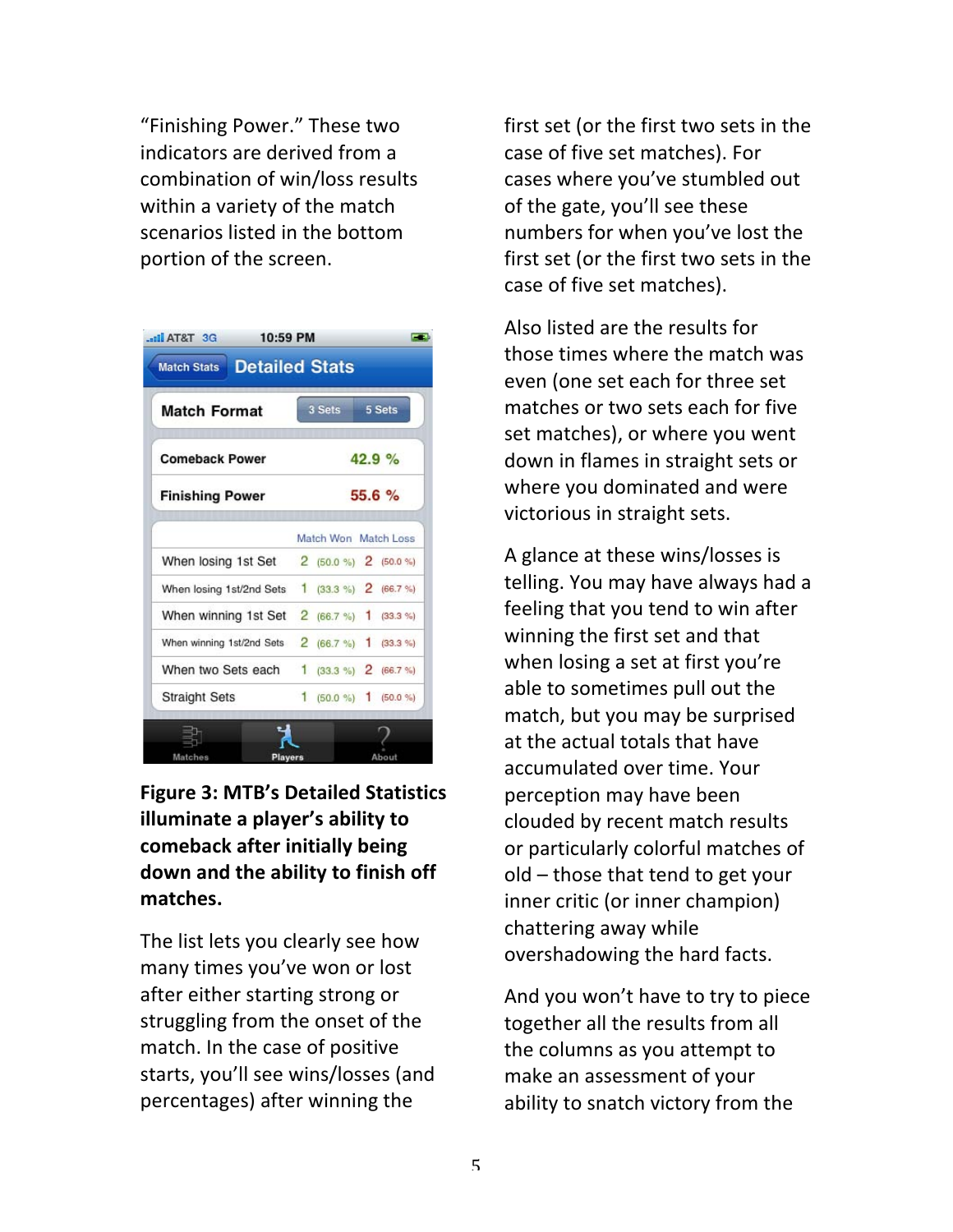brink of disaster or your ability finish off matches when leading. The "Comeback Power" and "Finishing Power" percentages at the top of the screen do this for you, providing a statistically proven verdict of where your strengths or weaknesses currently fall.

#### **MTB: Knowledge is Power**

Having this knowledge may get you thinking about why tend to fall into one category or another, and as a result, technical adjustments, drills to hone key shots, or even sports psychology exercises to improve patience, focus, etc., may become immediately apparent as actions you need to take for improvement.

Similarly, if your power percentages are already high for coming back or finishing off matches, you'll have that much more confidence when those situations present themselves in the heat of battle.

Clearly, with MTB, Opus Mobile Technologies has put together a set of powerful functions for tracking matches, players, and statistical results. It's one of the rare applications that should be

genuinely beneficial to serious tennis players.

Beyond these capabilities that can impact many aspects of your game, the company has also delivered a specialized application that focuses solely on serving  $$ specifically the speed of serving.

For more information, visit http://www.opusmt.com/mtb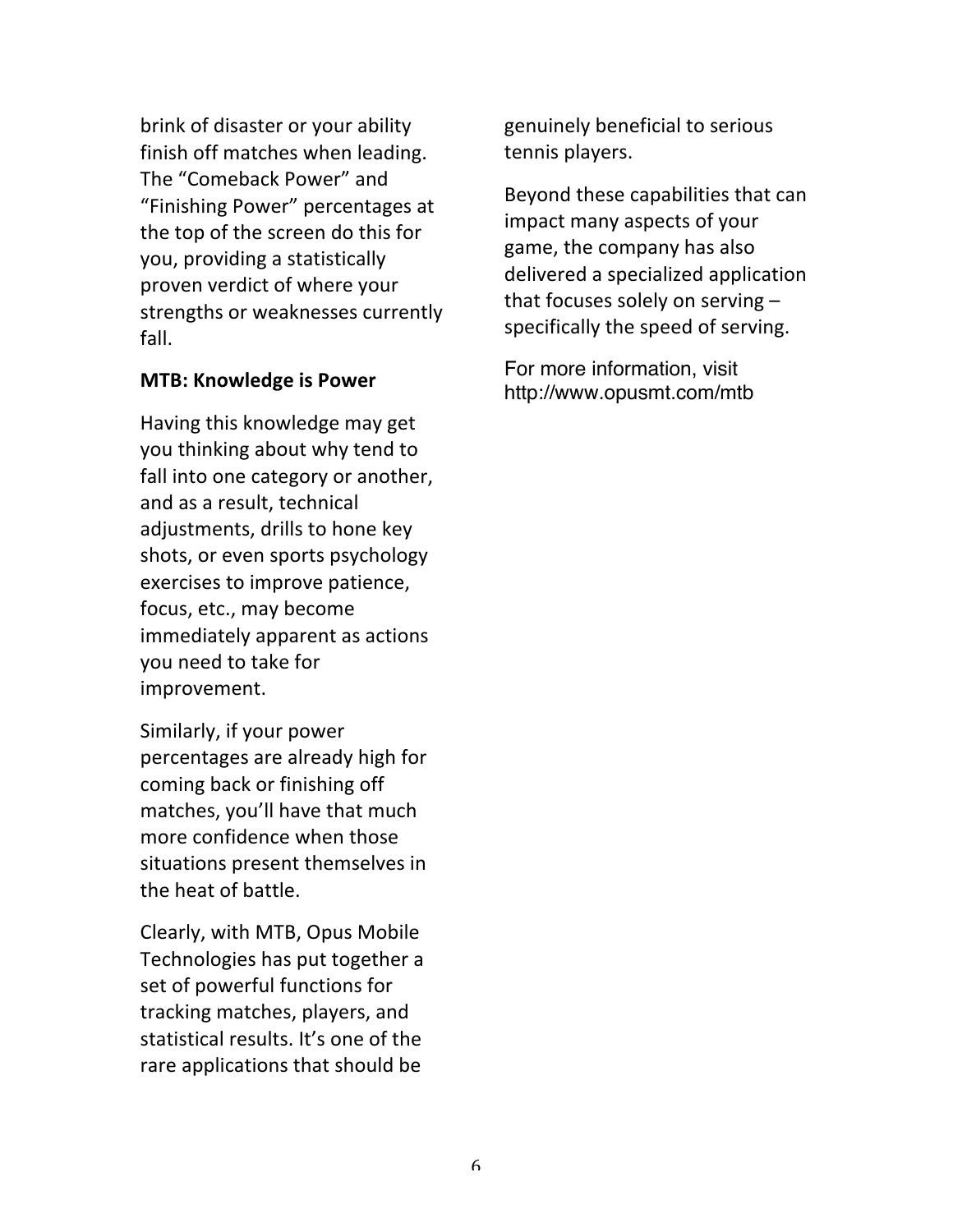# **My Bullet Serve**

If you've ever wondered what your serve speed is, but haven't been in an environment where a radar gun was at your disposal (which is probably the case for most of us), a solution for taking this measurement is now as close to your iPhone. Opus Mobile Technologies' most recent application, My Bullet Serve (MBS), turns your iPhone into a powerful tool for measuring serve speed.



**Figure 4: Measuring serve speeds** with MBS starts by tapping on this screen when the player hits the ball.

Getting started with MBS is quite simple. Have a friend or coach assist you by running MBS on your iPhone while you make a serve. Your assistant first selects your starting location (deuce court, or ad court) from the MBS serve screen (shown in Figure 4), and then taps the serve button when you initially hit the ball, and again when the ball lands on the ground. MBS will then prompt for the outcome of the serve (In, Net, or Out). If the "In," button is tapped, a graphical representation of the court with a moving scale of feet and inches is displayed. From this screen, the approximate bounce location in the service box can be specified.

That's all there is to it. Using these data points, MBS calculates the travel time and the distance traveled, and then applies a sophisticated algorithm that also takes into account the player's height and the resistance of the air on the tennis ball. The resultant serve speed is then displayed. A settings option allows you to specify if speeds are to be shown in MPH or KM/H.

If the serve speed measurement just taken, happens to be among your top 10 serves, MBS will alert